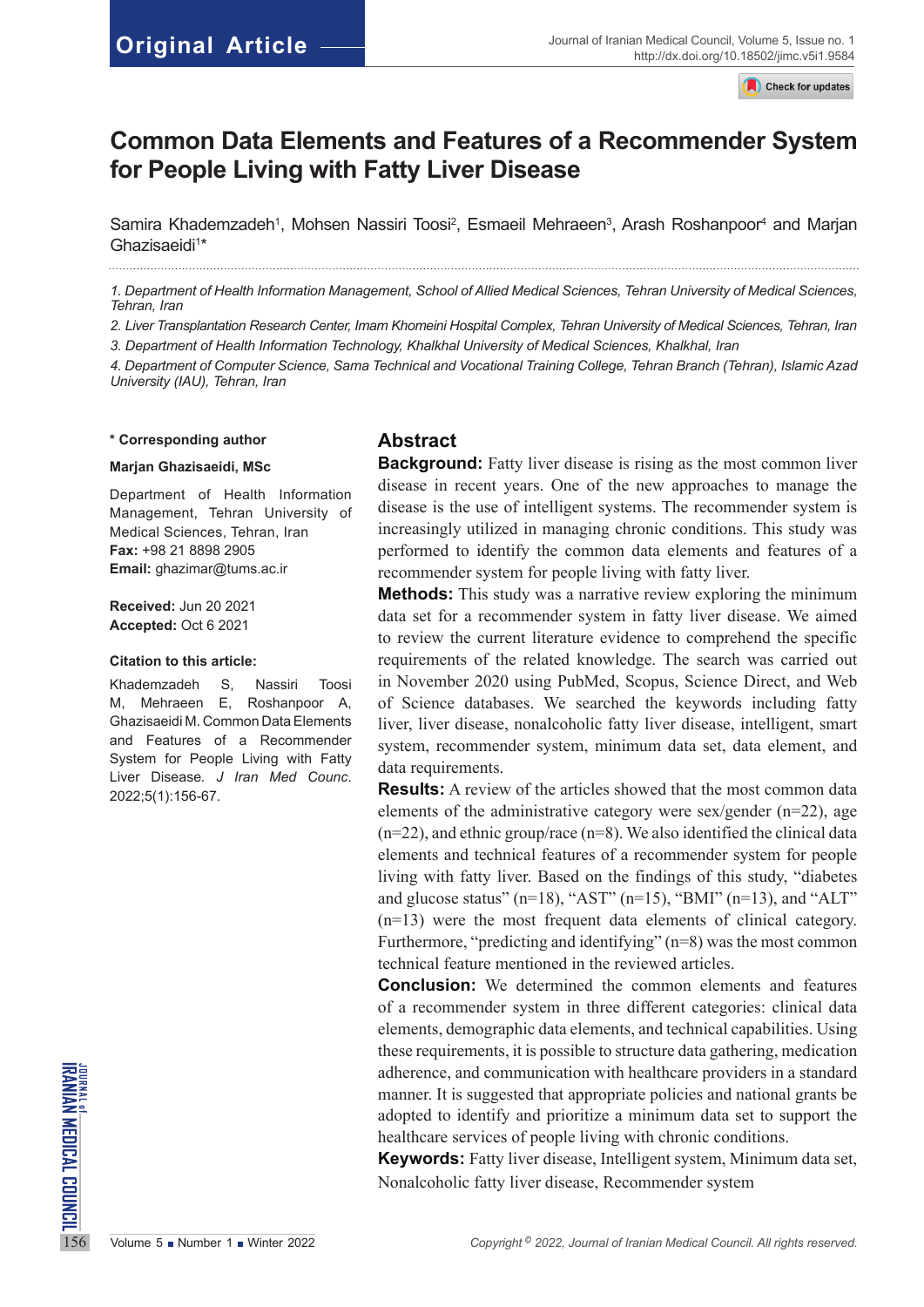# **Introduction**

Nonalcoholic Fatty Liver Disease (NAFLD) is an increasing cause of chronic liver disease worldwide. Estimates suggest that about 20–30% of adults in developed countries have excess fat accumulation in the liver (1,2). Individuals with type 2 diabetes and obesity are even at higher risk of getting NAFLD (3). This disease refers to a spectrum of pathological disorders that covers simple hepatic steatosis, steatohepatitis, and cirrhosis that arise despite a lack of alcohol consumption. Moreover, there is significant morbidity and mortality with uncontrolled steatohepatitis, which may progress to advanced hepatic fibrosis, cirrhosis, and hepatocellular carcinoma (4). Therefore, the NAFLD course could follow one or more of its four clinicalpathological entities which are steatosis, nonalcoholic steatohepatitis, advanced fibrosis/cirrhosis, and hepatocellular carcinoma. NAFLD is also associated with atherosclerosis, increased cardiovascular risks as well as mortality (3).

Both genetic factors and lifestyle contribute to the pathogenesis of NAFLD. The ultimate goals of NAFLD management include early diagnosis of the disease, early prevention of further progression of the disease, regression of the disease as much as possible as well as improvement of the underlying metabolic syndrome (5). Despite pharmacological advances, healthy lifestyle changes, including dietary habits and physical activity, remain a fundamental approach for the therapeutic management of NAFLD (6). A  $7-10\%$ weight loss results in improvements in liver enzymes and histology and can be achieved either by dietary changes or by adopting an active lifestyle7. However, implementing lifestyle modification is difficult for patients to achieve success in clinical settings, and maintaining such modifications consistently in daily life can be even more challenging (6,8).

Technological innovations are now commonly incorporated in designing health promotion programs (9). They can address limitations by offering low-cost, highly adaptable, and easily accessible platforms for disseminating lifestyle management interventions (10). They permit real-time data collection, and sharing is increasingly commonplace, enabling researchers to assess multiple health behaviors in various contexts and improvement of health care via non-conventional routes at unprecedented speeds (11).

Intelligent systems have recently gained increasing popularity in the promotion of healthy nutrition and physical activity, and prevention of overweight (12). Self-monitoring of dietary intake and physical activity tends to provide the user with the opportunity to set personal goals, to self-monitor their healthy behavior, and to receive tailored feedback (13). By mitigating the barriers associated with committing to repeated inhouse nutrition and exercise therapy sessions, mobile apps increase the potential of expanding the reach and efficacy of lifestyle interventions (8). The objective of this study was to identify the minimum dataset for an intelligent recommender system in fatty liver disease.

# **Materials and Methods** *Design*

This study was a narrative review exploring the minimum data set for a recommender system in fatty liver disease. We aimed to review the current literature evidence to comprehend the specific requirements of the related knowledge better. A search was conducted identifying the related articles based on the inclusion and exclusion criteria. The included studies were subsequently categorized, and a summary of key points was provided.

# *Criteria for the selection of studies*

The selection of the studies was performed by two independent researchers. We included English-written original articles published from January 1, 2010, to November 15, 2020.

The exclusion criteria were as follows:

−Different types of studies, such as reviews, abstracts, and reports

- −No access to the full-text document.
- −Non-English articles
- −Animal studies

### *Search strategy*

The search was carried out in November 2020 using the PubMed, Scopus, Science Direct, and Web of Science databases. We searched the keywords of fatty liver, liver disease, nonalcoholic fatty liver disease, intelligent, smart system, recommender system, minimum data set, data element, and data requirements on the following search strategy:

A. "Fatty liver" OR "Liver disease" OR "Nonalcoholic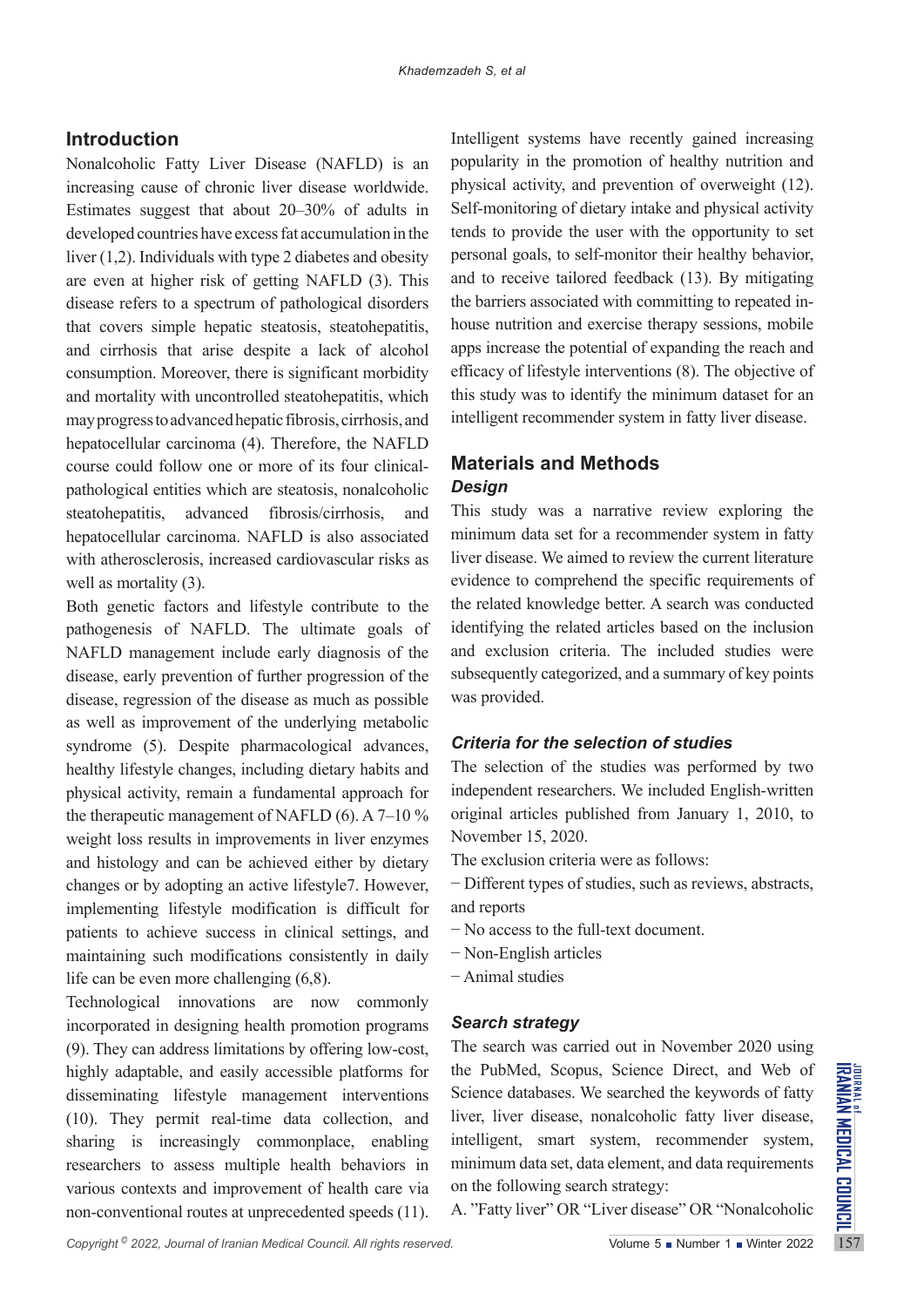fatty liver disease" [Title/Abstract] B. "Intelligent" OR "Smart system" OR "Recommender system" [Title/Abstract] C. "Minimum data set" OR "Data element" OR "Data requirements"[Title/Abstract] D. [A] AND [B] E. [A] AND [B] AND [C]

#### *Eligibility criteria*

We included the most relevant original English studies applying the following exclusion criteria:

1) Non-original studies, including reviews and nonoriginal editorials;

2) Pure laboratory or animal studies not conducted on humans;

3) Case reports and case series;

4) Studies not conducted on the system for people living with nonalcoholic fatty liver disease;

5) Studies not related to the alcoholic fatty liver disease; 6) Abstracts or conference abstracts, or no available full-text.

#### *Literature selection*

We screened the titles and abstracts of the retrieved papers to identify studies meeting the inclusion criteria. To analyze the identified articles included in the review, the following variables were utilized: First author, publication date, country, minimum dataset, and other findings.

The appropriate full-text articles were included, and

their results were discussed to make the final selection. After reading the full text of all the eligible papers, the researchers made the final decision for each study. Ethics approval and consent to participate: The present study was extracted from the master thesis with code 9711450002 and code of ethics IR.TUMS.SPH. REC.1400.224 entitled "Design, and development a recommender system for people living with fatty liver disease" conducted at Tehran University of Medical Sciences in 2021. We thank the statistical population and all the participants for taking time to contribute to the study.

#### *Consent to publication*

Not applicable

#### *Availability of data and material*

The authors stated that all information provided in this article could be shared.

Using the applied systematic search strategies, 698 articles were identified and retrieved.

#### **Results**

#### *General specifications*

After an initial review of the retrieved articles, 189 duplicates were removed, and the title and abstract of the remaining 509 articles were reviewed. Applying the selection criteria, 486 articles were excluded, and only 22 articles met the inclusion criteria and were included in the final review (Figure 1).





**Figure 2.** Frequency of the identified administrative data elements.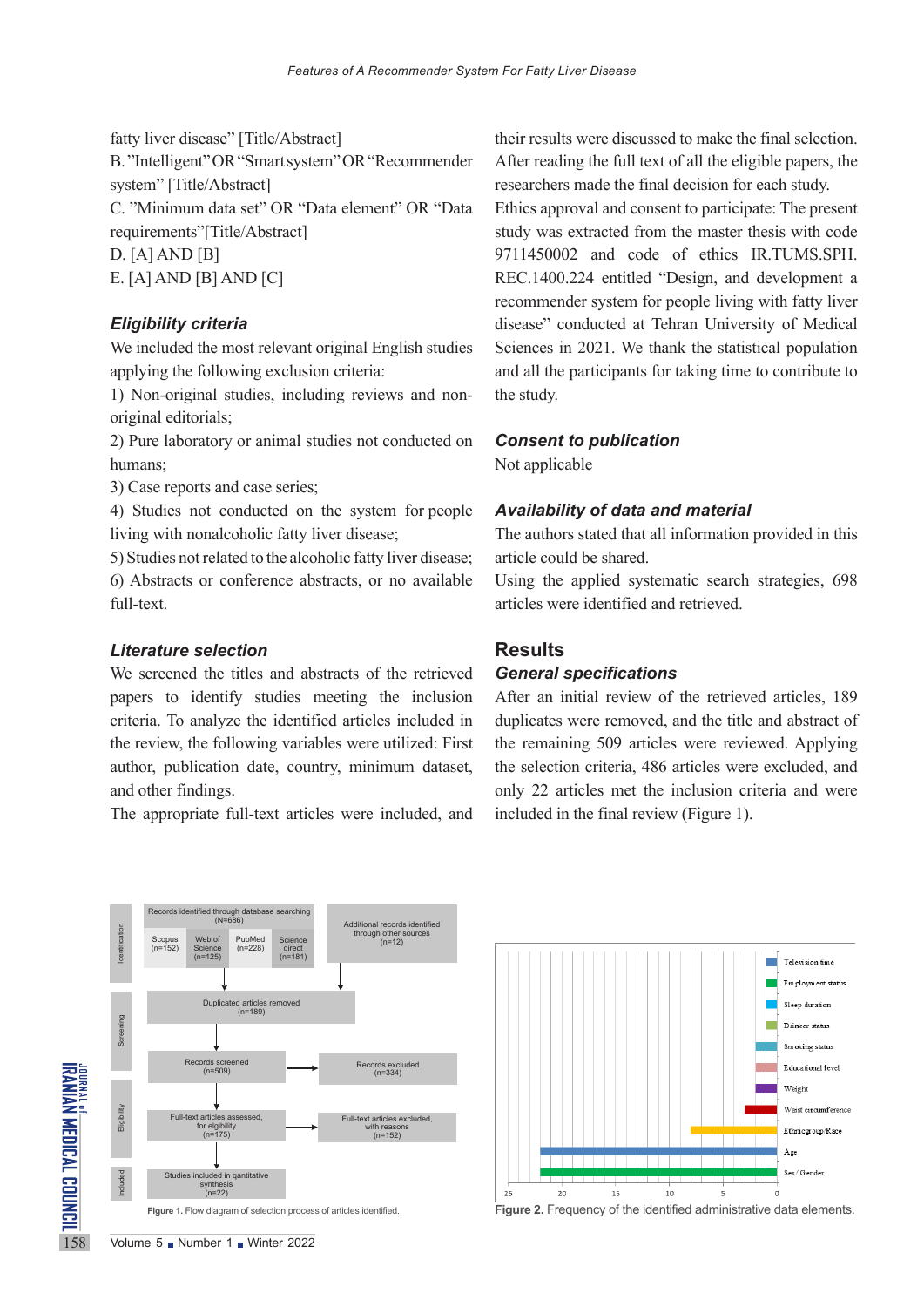### *Identifying minimum dataset*

We obtained a set of data elements and features of the intelligent recommender system for people living with fatty liver comprised of three categories: administrative data elements, clinical data elements, and technical capabilities (Table 1). A review of the articles showed that the most common data elements of the administrative category were sex/gender  $(n = 22)$ , age (n=22), and ethnic group/race (n=8). The frequency of the identified administrative data elements is shown in figure 2.

We also identified the clinical data elements and technical features of a recommender system for people living with fatty liver. Based on the findings of this study, "diabetes and glucose status" (n=18), "AST"  $(n=15)$ , "BMI"  $(n=13)$ , and "ALT"  $(n=13)$  were the most frequent data elements of the clinical category.

Furthermore, "predicting and identifying" (n=8) was the most common technical feature mentioned in the reviewed articles (Table 2).

ALT, alanine aminotransferase; AST, aspartate aminotransferase; BMI, body-mass index; HbA1c, glycated hemoglobin; HDL, high-density lipoprotein; LDL, low-density lipoprotein; PLT, platelet; type 2 DM, type 2 diabetes mellitus; A1AT, alpha 1 antitrypsin; AIH, autoimmune hepatitis; AlkPhos, alkaline phosphatse; ARLD, alcohol-related liver disease; DILI, drug-induced liver injury; HBV, hepatitis B virus infection; HCV, hepatitis C virus infection; PBC, primary biliary cholangitis; INR: international normalized ratio; eGFR: estimated glomerular filtration rate;GOT: glutamic-oxaloacetic transaminase; GPT: glutamic-pyruvic transaminase;

**Table 1.** Identified minimum dataset of intelligent recommender systems in fatty liver

|                | The first                           |                            | $\check{ }$ |                                                                                       | <b>Minimum dataset</b>                                                                                                                                                                                                                                                                              |                                                        |  |
|----------------|-------------------------------------|----------------------------|-------------|---------------------------------------------------------------------------------------|-----------------------------------------------------------------------------------------------------------------------------------------------------------------------------------------------------------------------------------------------------------------------------------------------------|--------------------------------------------------------|--|
| ID             | author<br>(reference)               | <b>Publication</b><br>date | Country     | <b>Administrative</b>                                                                 | <b>Clinical</b>                                                                                                                                                                                                                                                                                     | <b>Technical features</b>                              |  |
| $\mathbf{1}$   | Forlano, R <sup>1</sup>             | 2020                       | London      | Age, Sex,<br>Ethnic group                                                             | BMI, Type 2 DM, Arterial hypertension,<br>Dyslipidemia, PLT, ALT, AST, Total<br>cholesterol, Triglycerides, HDL, LDL,<br>HbA1c, Ferritin                                                                                                                                                            | Machine Learning-<br><b>Based Quantification</b>       |  |
| $\overline{2}$ | Lin, YJ <sup>14</sup>               | 2020                       | Taiwan      | Age, Sex                                                                              | Albumin, Ammonia, Blood urea nitrogen,<br>Total bilirubin, Direct bilirubin, Creatinine,<br>C-reactive protein, eGFR, Glucose ante<br>cibum<br>Serum GOT, Serum GPT, Hemoglobin,<br>Potassium Sodium Platelets, PT Control,<br>PT fibrinogen, PT international normalized<br>ratio, Leukocyte count | Monitoring System for<br><b>Predicting Mortality</b>   |  |
| 3              | Lim, $SL^8$                         | 2020                       | Singapore   | Age, Gender, Ethnicity,<br>Waist circumference,<br>Weight                             | Diabetes, Hyperlipidemia, Hypertension,<br>BMI, ALT, AST, Systolic blood pressure,<br>Diastolic blood pressure                                                                                                                                                                                      | Intervention by mobile<br>technology on weight<br>loss |  |
| 4              | Atabaki-<br>Pasdar, N <sup>15</sup> | 2020                       | Sweden      | Age, Sex, Weight,<br>Waist circumference                                              | BMI, SBP, DBP, HbA1c, Fasting glucose,<br>Fasting insulin, 2-hour glucose, 2-hour<br>insulin Triglycerides, ALT, AST, Alcohol<br>intake, Liver fat                                                                                                                                                  | Predicting and<br>elucidating by ML                    |  |
|                |                                     |                            |             |                                                                                       |                                                                                                                                                                                                                                                                                                     |                                                        |  |
|                |                                     |                            |             | Copyright <sup>©</sup> 2022, Journal of Iranian Medical Council. All rights reserved. |                                                                                                                                                                                                                                                                                                     | Volume 5 Number 1 Winter 2022                          |  |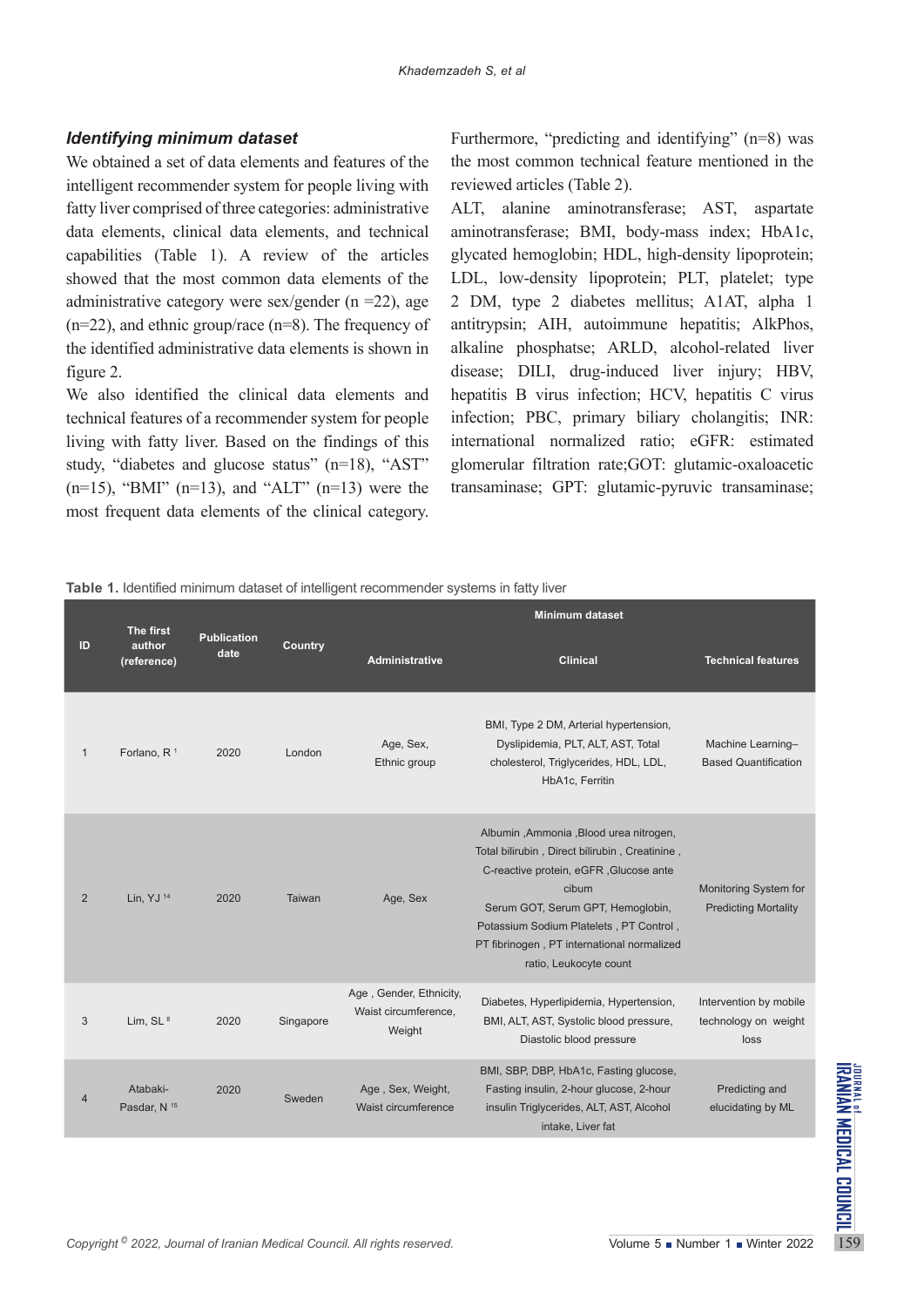|                                                       |                 |                                    |                            |                | <b>Minimum dataset</b>          |                                                                                                                                                                                                                                                                                                                                                                                                            |                                                                           |  |  |
|-------------------------------------------------------|-----------------|------------------------------------|----------------------------|----------------|---------------------------------|------------------------------------------------------------------------------------------------------------------------------------------------------------------------------------------------------------------------------------------------------------------------------------------------------------------------------------------------------------------------------------------------------------|---------------------------------------------------------------------------|--|--|
|                                                       | ID              | The first<br>author<br>(reference) | <b>Publication</b><br>date | <b>Country</b> | <b>Administrative</b>           | <b>Clinical</b>                                                                                                                                                                                                                                                                                                                                                                                            | <b>Technical features</b>                                                 |  |  |
| JOURNAL OF MEDICAL COUNCIL<br>IRANIAN MEDICAL COUNCIL | 5               | Ioannou, GN 16                     | 2019                       | <b>USA</b>     | Age, Sex, Race/<br>ethnicity    | BMI, AUDIT-C score: No alcohol, Low-<br>level alcohol use, Unhealthy alcohol use,<br>Diabetes, Substance use disorder, HIV<br>coinfection, Complications of cirrhosis,<br>MELD score, AFP, Hemoglobin, Platelet<br>count, Creatinine, Bilirubin, INR, Albumin,<br>Alkaline phosphatase, FIB-4 score, AST/<br>ALT ratio                                                                                     | Models estimating risk                                                    |  |  |
|                                                       | $6\phantom{1}6$ | Van Vleck,<br>TT <sup>17</sup>     | 2019                       | <b>USA</b>     | Age, Sex, Race                  | Liver serology at base line:<br>aspartate aminotransferase; alanine<br>aminotransferase, Base line comorbidities:<br>diabetes mellitus; hypertension; BMI                                                                                                                                                                                                                                                  | Augmented Intelligence<br>with NLP for Identifying<br><b>Patients</b>     |  |  |
|                                                       | $\overline{7}$  | Yang, M $18$                       | 2019                       | China          | Sex, Age                        | BMI, ALT, AST, AST/ALT ratio, ALP, GGT,<br>TC, TG, HDL, LDL, apoA1, Alb, Tbil,<br>Cholinesterase, Urea, Ferritin, Fasting<br>glucose, PLT, Insulin, HA, PTA, PIIINP,<br>Diabetes, Hypertension                                                                                                                                                                                                             |                                                                           |  |  |
|                                                       | $\bf 8$         | Muthuselvan,<br>S <sup>19</sup>    | 2018                       | India          | Age, Gender                     | tot bilirubin, direct bilirubin, tot proteins,<br>albumin                                                                                                                                                                                                                                                                                                                                                  |                                                                           |  |  |
|                                                       | 9               | Perveen, S <sup>20</sup>           | 2018                       | Pakistan       | Age, Gender                     | Abdominal obesity, waist circumference,<br>Lipoprotein level, HDL level, Blood<br>pressure, Fasting Glucose (FG), Diastolic<br>BP, Systolic BP, Unknown disease<br>frequency, COPD frequency Dementia<br>frequency, Depression frequency, Diabetes<br>Mellitus frequency, Epilepsy frequency,<br>Hypertension frequency, Osteoarthritis<br>frequency, Parkinson's Disease frequency,<br>Triglycerides, BMI | Diagnosis risk and<br>progression by<br>Machine learning                  |  |  |
|                                                       | 10              | Wu, CC <sup>21</sup>               | 2018                       | Taiwan         | Age, Gender                     | Systolic blood pressure, Diastolic blood<br>pressure, Abdominal Girdle, Triglyceride,<br>HDL-C, Glucose AC, GOT-AST, GPT-ALT                                                                                                                                                                                                                                                                               | Prediction using ML                                                       |  |  |
|                                                       | 11              | Su, GL 22                          | 2018                       | <b>USA</b>     | Age, Gender, Race<br>Geographic | Hepatitis B, Cirrhosis, Cirrhosis<br>Complication, Ascites, Hepatorenal<br>syndrome, Spontaneous Bacterial<br>Peritonitis, Variceal Bleed, Hepatic<br>Encephalopathy, Hepatocellular<br>Carcinoma, Thrombocytopenia, ALT,<br>Bilirubin, Modified Elixhauser Comorbidity,<br>Abdominal CT, Abdominal MRI, Abdominal<br>Ultrasound, Esophagoduodenoscopy,<br><b>Liver Biopsy</b><br>Paracentesis             | <b>Virtual Consultations</b><br>for Veterans with Liver<br><b>Disease</b> |  |  |
|                                                       | 12              | Miller, MH <sup>23</sup>           | 2018                       | <b>UK</b>      | Age, Sex                        | BMI, AIH, HCV, HBV, PBC, A1AT,<br>NAFLDnofibrosis, NAFLD with fibrosis,<br>ARLD no fibrosis, ARLD with fibrosis,<br>Gilbert's syndrome, DILI, Isolated elevated<br>AlkPhos, Haemochromatosis, Wilson's<br>disease                                                                                                                                                                                          | Automated<br>assessment                                                   |  |  |
| 160                                                   |                 | Volume 5 Number 1 Winter 2022      |                            |                |                                 |                                                                                                                                                                                                                                                                                                                                                                                                            |                                                                           |  |  |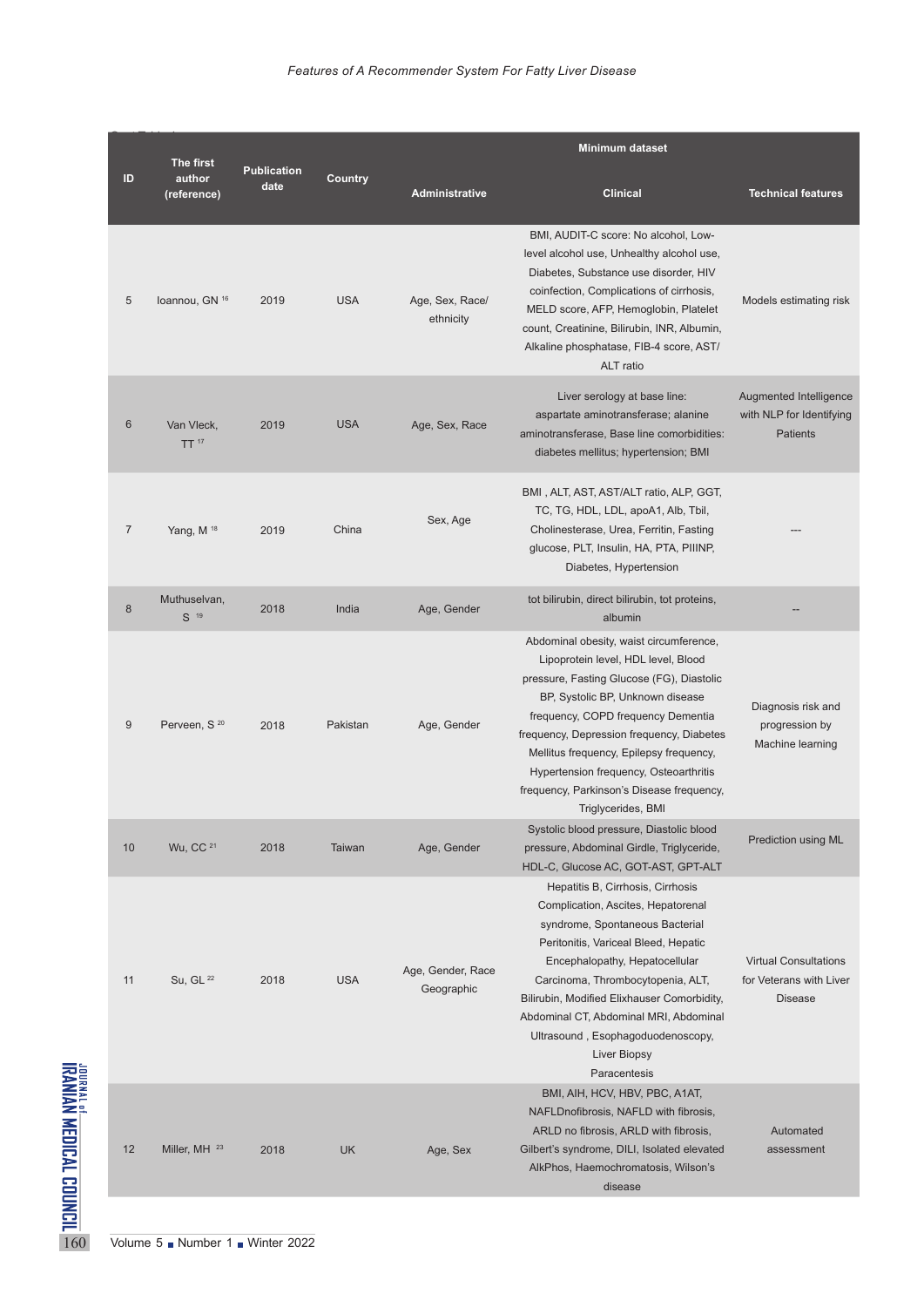#### Cont Table 1

|    | <b>The first</b>              |                            | <b>Minimum dataset</b> |                                                                                                                                                                    |                                                                                                                                                                                                                                                                                                                                             |                                                                                        |  |  |
|----|-------------------------------|----------------------------|------------------------|--------------------------------------------------------------------------------------------------------------------------------------------------------------------|---------------------------------------------------------------------------------------------------------------------------------------------------------------------------------------------------------------------------------------------------------------------------------------------------------------------------------------------|----------------------------------------------------------------------------------------|--|--|
| ID | author<br>(reference)         | <b>Publication</b><br>date | Country                | <b>Administrative</b>                                                                                                                                              | <b>Clinical</b>                                                                                                                                                                                                                                                                                                                             | <b>Technical features</b>                                                              |  |  |
| 13 | Trépo E <sup>24</sup>         | 2018                       | Belgium                | Age, Sex                                                                                                                                                           | INR, bilirubin, ceratinne, Albumin                                                                                                                                                                                                                                                                                                          | Predicts Survival of<br>Patients                                                       |  |  |
| 14 | Zhou, XD <sup>25</sup>        | 2017                       | China                  | Age, Sex, Ethnicity                                                                                                                                                | Cirrhosis: Alcoholic cirrhosis, number<br>Biliary cirrhosis, number Nonalcoholic<br>cirrhosis, number, MELD: Reweight-<br>MELD, Del-Cr-MELD, AKI-MELD, MELD,<br>components: Bilirubin, Creatinine, 48-hour<br>creatinine, Cr48hours/Cr, INR, Loge MELD<br>components: Bilirubin, Creatinine, 48-hour<br>creatinine, Cr48hours/Cr, INR       | Remodeling for<br><b>Predicting Mortality</b><br><b>Risk</b>                           |  |  |
| 15 | Corey, KE <sup>26</sup>       | 2016                       | <b>USA</b>             | Age, Gender, Ethnicity                                                                                                                                             | BMI, Diabetes mellitus, Hypertension,<br>Family history of CVD, Renal failure, LDL,<br>HDL, Albumin, Sodium                                                                                                                                                                                                                                 | Using an Electronic<br><b>Medical Records</b><br>Database to Identify<br><b>NAFLD</b>  |  |  |
| 16 | Meng, G <sup>27</sup>         | 2016                       | China                  | Age, Sex, Physical<br>activity, Sitting time,<br>Smoking status,<br>Drinker status, Sleep<br>duration, Educational<br>level, Employment<br>status, Television time | BMI, ALT, Total energy intake, WC, TC, TG,<br>LDL-C, HDL-C, SBP, DBP, FBG                                                                                                                                                                                                                                                                   |                                                                                        |  |  |
| 17 | Goh, GBB <sup>28</sup>        | 2015                       | <b>USA</b>             | Age, sex                                                                                                                                                           | Diabetes, Caucasian, HTN, BMI, AST, ALT,<br>Albumin, Platelet, Serum iron, Ferritin                                                                                                                                                                                                                                                         | Model to predict                                                                       |  |  |
| 18 | Lesmana,<br>CRA <sup>29</sup> | 2015                       | Indonesia              | Age, Sex, Smoking<br>history                                                                                                                                       | Body mass index, Systolic blood pressure,<br>Diastolic blood pressure, Fasting blood<br>glucose, Triglyceride levels, Total<br>cholesterol levels, LDL-cholesterol, HDL-<br>cholesterol, Chronic parenchymal liver<br>disease, Serum AST levels, Serum ALT<br>levels                                                                        |                                                                                        |  |  |
| 19 | Jan-PS 30                     | 2014                       | German                 | Age, Gender                                                                                                                                                        | AST, ALT, ALT/AST ratio, BMI, Incidence<br>of diabetes                                                                                                                                                                                                                                                                                      | Non-Invasive<br>Separation with<br><b>Predictive Modeling</b>                          |  |  |
| 20 | Montesi, $L^{31}$             | 2014                       | Italy                  | Age, Gender,<br>Education, Profession,<br>Waist circumference                                                                                                      | Body mass index, Blood glucose<br>Insulin, HOMA-IR, Total cholesterol,<br>HDL-cholesterol, Triglycerides,<br>Systolic pressure Diastolic pressure,<br>Alanine aminotransferase, Gamma-<br>glutamyltransferases, Diabetes,<br>Hypertension, Treated with statins/fibrates,<br>Kotronen index, Fatty liver index, Visceral<br>adiposity index |                                                                                        |  |  |
| 21 | Jan-Peter, S <sup>32</sup>    | 2013                       | Germany                | Age, Gender                                                                                                                                                        | BMI, AST, ALT, gamma-GT, LDH, bilirubin                                                                                                                                                                                                                                                                                                     |                                                                                        |  |  |
| 22 | Sumida, Y <sup>33</sup>       | 2011                       | Japan                  | Age, Gender                                                                                                                                                        | BMI, Obesity, Dyslipidemia, Hypertension,<br>Type 2 diabetes, Hemoglobin, Platelet<br>count, AST, ALT, AST/ALT ratio, GGT,<br>Cholinesterase, Total cholesterol,<br>Triglyceride, Ferritin, FPG, IRI, Hyaluronic<br>acid, Type IV collagen, Histological fibrosis                                                                           | <b>Clinical scoring</b><br>system for predicting<br>steatohepatitis in<br><b>NAFLD</b> |  |  |
|    |                               |                            |                        | Copyright <sup>©</sup> 2022, Journal of Iranian Medical Council. All rights reserved.                                                                              |                                                                                                                                                                                                                                                                                                                                             | Volume 5 Number 1 Winter 2022                                                          |  |  |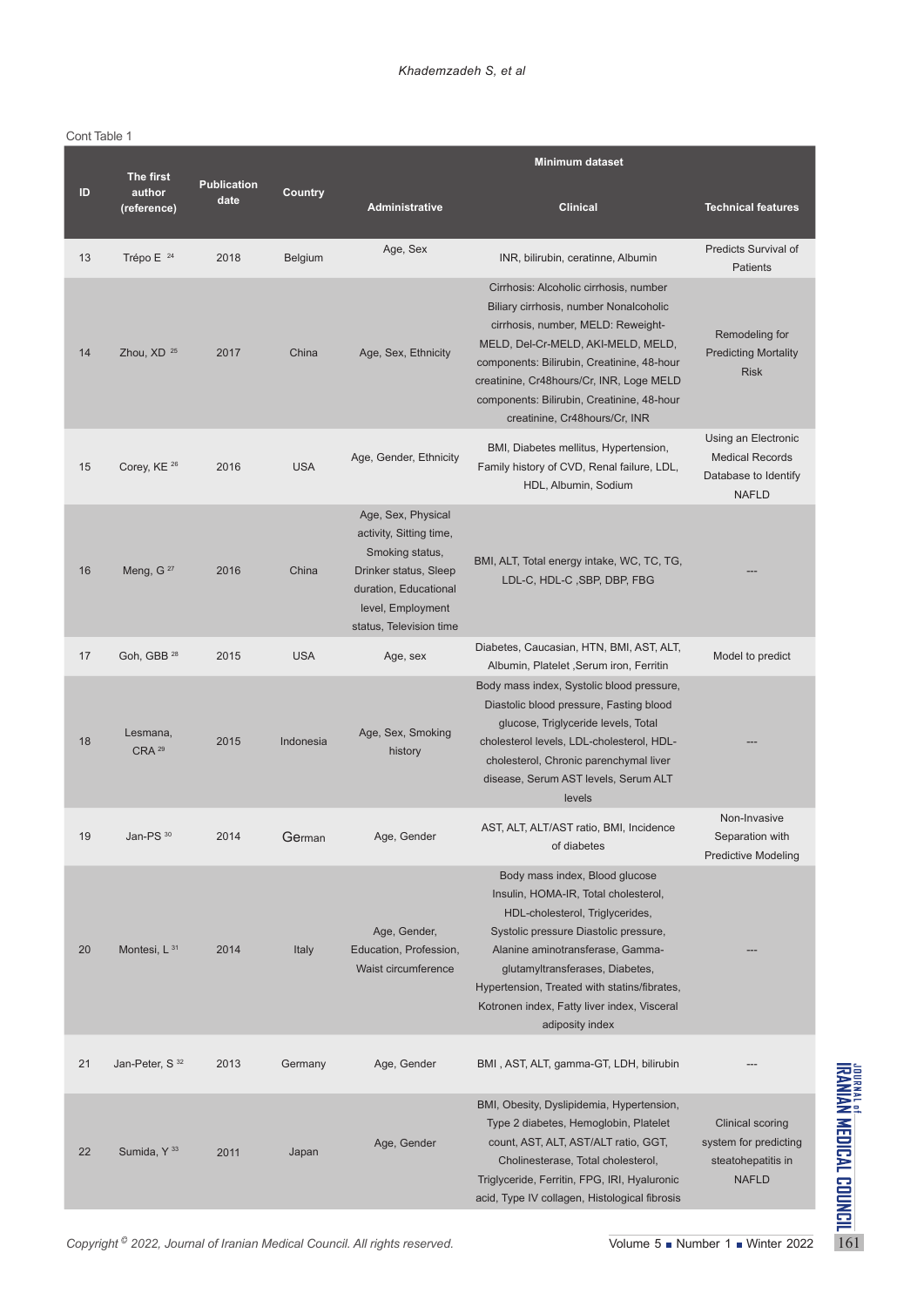|                                                                         | Category                      | Data element/feature                  | <b>Frequency</b> | Reference number                                           |  |  |  |
|-------------------------------------------------------------------------|-------------------------------|---------------------------------------|------------------|------------------------------------------------------------|--|--|--|
|                                                                         |                               | 1. Diabetes and glucose status        | 18               | 14, 30, 20, 18, 16, 22, 28, 19, 31, 23, 15, 17, 20, 33, 20 |  |  |  |
|                                                                         |                               | 2. AST                                | 15               | 14, 16, 17, 18, 19, 20, 23, 24, 30, 31, 32, 33, 34, 35, 36 |  |  |  |
|                                                                         | Clinical                      | 3. BMI                                | 13               | 14, 16, 17, 18, 19, 20, 22, 25, 28, 29, 31, 33, 34         |  |  |  |
|                                                                         |                               | 4. ALT                                | 13               | 14, 16, 17, 18, 19, 20, 23, 30, 31, 32, 34, 35, 36         |  |  |  |
|                                                                         |                               | 5. Triglycerides                      | 8                | 14, 17, 20, 23, 29, 31, 33, 35                             |  |  |  |
|                                                                         |                               | 6. HDL                                | 8                | 14, 20, 22, 23, 28, 29, 31, 33                             |  |  |  |
|                                                                         |                               | 7. Total bilirubin / Direct bilirubin | $\,8\,$          | 15, 18, 20, 21, 24, 26, 27, 34, 36                         |  |  |  |
|                                                                         |                               | 8. Hypertension /Blood pressure/HTN   | $8\phantom{1}$   | 16, 19, 20, 22, 28, 30, 33, 35                             |  |  |  |
|                                                                         |                               | 9. Systolic blood pressure            | $\overline{7}$   | 16, 17, 22, 23, 29, 31, 33                                 |  |  |  |
|                                                                         |                               | 10. Albumin                           | 7                | 15, 18, 20, 21, 36, 30, 28, 26                             |  |  |  |
|                                                                         |                               | 11. Diastolic blood pressure          | 7                | 16, 17, 22, 23, 29, 31, 33                                 |  |  |  |
|                                                                         |                               | 12. Total cholesterol                 | $6\phantom{1}$   | 14,20,29,31,33,35                                          |  |  |  |
|                                                                         |                               | 13. LDL                               | 5                | 14,20,28,29,31                                             |  |  |  |
|                                                                         |                               | 14. GGT                               | 5                | 20, 33, 34, 35, 36                                         |  |  |  |
|                                                                         |                               | 15. HbA1c / Hemoglobin                | 5                | 14, 15, 17, 18, 22                                         |  |  |  |
|                                                                         |                               | 16. Ferritin                          | 4                | 14,20,30,35                                                |  |  |  |
|                                                                         |                               | 17. Creatinine                        | $\overline{4}$   | 15, 18, 26, 27                                             |  |  |  |
|                                                                         |                               | 18. Platelet count                    | 4                | 18,20,30,35                                                |  |  |  |
|                                                                         |                               | 19. Alkaline phosphatase              | 3                | 18,25,36                                                   |  |  |  |
|                                                                         |                               | 20. Alcohol intake                    | $\overline{2}$   | 17,18                                                      |  |  |  |
|                                                                         |                               | 21. Liver fat                         | 2                | 17,33                                                      |  |  |  |
|                                                                         |                               | 22. Dyslipidemia                      | $\sqrt{2}$       | 14,35                                                      |  |  |  |
|                                                                         |                               | 23. PLT                               | $\overline{2}$   | 14,20                                                      |  |  |  |
|                                                                         |                               | 24. Hyaluronic acid                   | $\overline{2}$   | 20,35                                                      |  |  |  |
|                                                                         |                               | 25. Serum GOT                         | 2                | 15,23                                                      |  |  |  |
|                                                                         |                               | 26. Serum GPT                         | 2                | 15,23                                                      |  |  |  |
|                                                                         |                               | 27. Sodium Platelets                  | $\overline{2}$   | 15,28                                                      |  |  |  |
|                                                                         |                               | 28. INR                               | 2                | 18,26                                                      |  |  |  |
|                                                                         |                               | 29. Cholinesterase                    | 2                | 20,35                                                      |  |  |  |
|                                                                         |                               | 30. PTA                               | $\overline{2}$   | 20,15                                                      |  |  |  |
|                                                                         |                               | 31. Cirrhosis/Cirrhosis Complication  | $\overline{2}$   | 24,27                                                      |  |  |  |
|                                                                         |                               | 32. Fatty liver index                 | $\overline{2}$   | 17,33                                                      |  |  |  |
|                                                                         | <b>Technical</b>              | 1. Predicting and identifying         | 8                | 15,23,26,27,28,30,32,35                                    |  |  |  |
|                                                                         |                               | 2. Risk estimating                    | 2                | 18,22                                                      |  |  |  |
|                                                                         |                               | 3. Quantification                     | 1                | 14                                                         |  |  |  |
|                                                                         |                               | 4. Monitoring                         | 1                | 15                                                         |  |  |  |
|                                                                         |                               | 5. Virtual Consultations              |                  | 24                                                         |  |  |  |
| <sup>JOURNAL of</sup> <b>MEDICAL COUNCIL</b><br>IRANIAN MEDICAL COUNCIL |                               | 6. Decision support                   | 1                | 36                                                         |  |  |  |
| 162                                                                     | Volume 5 Number 1 Winter 2022 |                                       |                  |                                                            |  |  |  |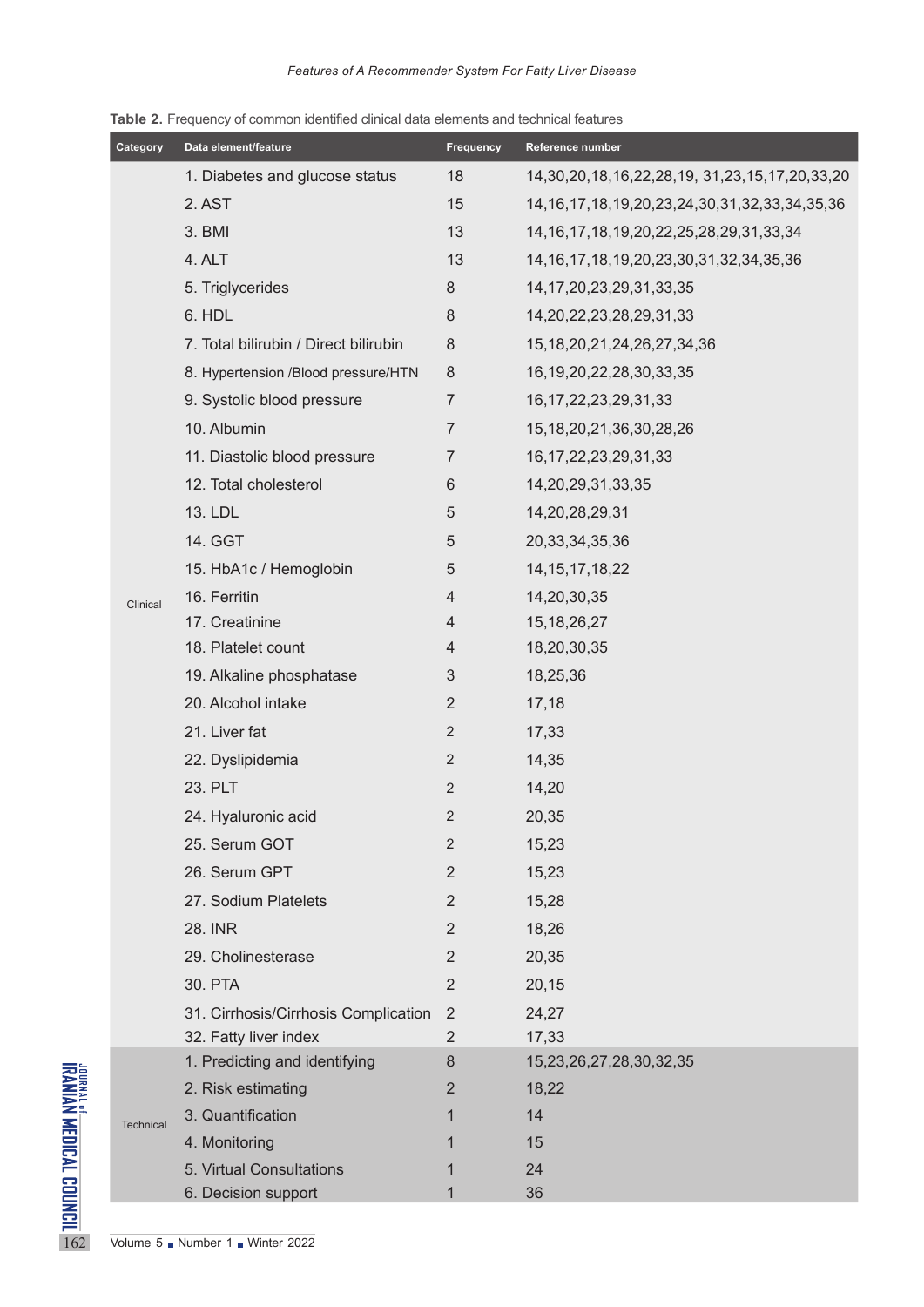# **Discussion**

The general recommendations for addressing noncommunicable diseases, which are responsible for two-thirds of deaths globally, are mainly related to lifestyle changes, such as diet and physical activity. Challenges with encouraging healthy diets include gathering accurate information about dietary intake and delivering interventions that can influence behavior. Internet technologies offer excellent potential for addressing these challenges (34). Increasing health information needs changes in information-seeking behavior to be observed around the globe.

According to the recent studies, 81% of U.S. adults use the Internet and 59% assert that they have looked online for health information regarding diseases, diagnoses, and different treatments. Thus, patients tend to become active participants in the decision-making process. This change in the thinking process is often referred to as patient empowerment. However, information overload and irrelevant information are major obstacles for drawing conclusions on the personal health status and taking adequate actions. Encountered a large amount of medical information on different channels (*e.g*., news sites, web forums, *etc*.), users often get lost or feel uncertain when investigating on their own. In addition, manifold and heterogeneous medical terms pose another barrier for laymen. Medical information available for patient-oriented decision making has increased drastically but is often scattered across different sites. Recommender systems (RS) suggest items of interest to users of information systems or e-business systems and have evolved in recent decades (35). Having patient demographic and health information in a medium that affords sophisticated and rapid analysis to identify tailored treatment solutions, and being able to deliver this information to the provider at the point of care, can transform treatment (36). The aim of this study was to identify the data requirements and technical capabilities of the recommender system for people with fatty liver disease. We identified a demographic category with 11 common data elements including sex/gender, age, ethnic group/race, waist circumference, weight, educational level, smoking status, drinker status, sleep duration, employment status, and television time.

According to the reviewed articles, 104 data elements were identified for the clinical category of the intelligent

recommender system for people living with fatty liver. Mehraeen *et al*, in a related study, by full-text reviewing of 9 related articles, identified and justified the elements in three main categories and 37 subcategories including clinical data elements, technical capabilities, and demographic data elements. According to the findings of this similar study, among the clinical category, 11 data elements and six data elements were selected as the demographic category by the statistical population (37). A structured and accessible clinical data set is a prerequisite for optimum information management and efficient clinical procedures in every healthcare organization(38).

Nhavato *et al*, in a developmental study, identified requirements of an intelligent system for tracking the care of patients in six categories: data acquisition requirements, telecommunications cost, privacy and data security, text message content, communication, and system scalability. The findings of this similar study showed that using this system could improve the quality of healthcare and facilitate the communication of healthcare organizations (39). According to the findings of this paper, the technical capabilities of an intelligent recommender system for people living with fatty liver need features such as predicting and identifying, quantification, monitoring, risk estimating, virtual consultations, and decision support.

demographic category with 11 common data elements sets. Implementing these ITs for liver disorders is<br>including sex/gender, age, ethnic group/race, waist acting as a catalyst in overcoming the overheads and<br>circumference, The modern era of computing has stretched its reach to the intensive and efficient usage of Intelligent Techniques (ITs) in bioinformatics. Owing to the uncertainty in medical data sets, deriving comprehensible information becomes a major challenge for physicians. This challenge can lead to an erroneous diagnosis of a disease, which would further lead to improper treatment. Specifically, we can maintain that it would be favorable for patients in case medical experts cross-check their assessment with the help of some decision-making systems. These systems are developed by using intelligent techniques, which resourcefully scrutinize complex and ambiguous data sets. Implementing these ITs for liver disorders is acting as a catalyst in overcoming the overheads and problems faced by doctors. ITs effectively prevail over the inadequacies, help in obtaining better accuracies, and make the systems adaptable. ITs decrease the probability of occurrence of medical errors and reduce the cost, time, and effort needed40. The liver resists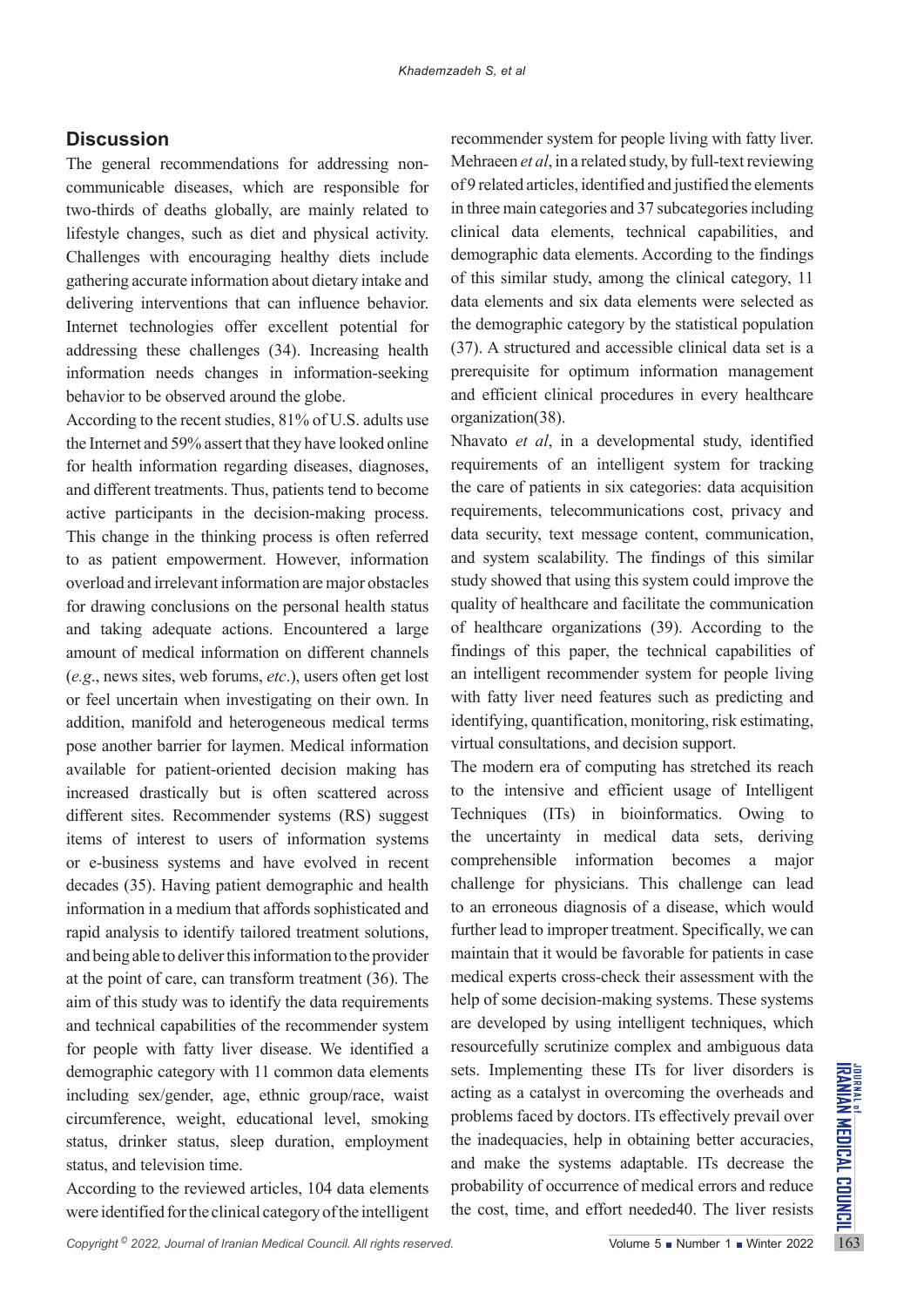early detection, as it functions normally even when partially damaged, making the disease even more alarming because by then it might have suffered eternal damage. This indicates that an early diagnosis of liver disorders becomes a necessity so that in time treatment can be possible. During diagnosis, analyzing complex data set of patients stretches the decision time of doctors. To reduce this time period and effort, decision-making systems are developed using numerous intelligent techniques.

Self-management is known as a crucial key to improving the health outcomes of patients with chronic diseases including NAFLD. However, there is no instrument to measure the level of selfmanagement for patients with NAFLD. Items of the questionnaire were generated based on the guidelines for patients with NAFLD and the Individual and Family Self-Management Theory. A six-factor was extracted from construct validation using exploratory factor analysis: lifestyle management, drinking management, sleep management, health-supplements management, medical treatment compliance, and family support. Healthcare providers should assess and evaluate the level of self-management to provide tailored interventions based on their care needs. This instrument would provide useful information for healthcare providers who assess self-management levels for individuals with NAFLD. In addition, it may be utilized as the indicator of health outcomes in this population41. Moreover, we developed a demographic category with 8 data elements including weight, marital status, gender, age, occupation, and level of education.

It is necessary that organized personal information of patients be accessible in every healthcare organization and therefore, the need to develop demographic data elements for managing the individual data is evident.

# **Conclusion**

In this paper, we determined the common elements and features of a recommender system in three different categories: clinical data elements, demographic data elements, and technical capabilities. Using these requirements, it is possible to structure data gathering, medication adherence, and communication with healthcare providers in a standard manner. It is suggested that appropriate policies and national grants be adopted to identify and prioritize a minimum data set to support the healthcare services of people living with chronic conditions. A complementary study to identify the additional requirements such as technology infrastructures and security requirements of a recommender system for fatty liver through a semi-experimental methodology can be an appropriate route to future research on this topic.

### *Limitations*

Given that many studies in the field of recommender system for people living with fatty liver disease were not performed, a great deal of time was spent searching for the related articles.

# **Conflict of Interest**

The authors declare that there is no conflict of interest regarding the publication of this manuscript.

# **References**

1. Forlano R, Mullish BH, Giannakeas N, Maurice JB, Angkathunyakul N, Lloyd J, et al. High-Throughput, Machine Learning–Based Quantification of Steatosis, Inflammation, Ballooning, and Fibrosis in Biopsies From Patients With Nonalcoholic Fatty Liver Disease. Clin Gastroenterol Hepatol 2020 Aug;18(9):2081-90.e9.

2. Zelber-Sagi S, Salomone F, Mlynarsky L. The Mediterranean dietary pattern as the diet of choice for non-alcoholic fatty liver disease: Evidence and plausible mechanisms. Liver Int 2017 Jul;37(7):936-49.

3. Ahmed IA, Mikail MA, Mustafa MR, Ibrahim M, Othman R. Lifestyle interventions for non-alcoholic fatty liver disease. Saudi J Biol Sci 2019 Nov;26(7):1519-24.

2. Zelber-Sagi S, Salomone F, M<br> **EXAMPLE 21.**<br>
164 SIMBLE 2019<br>
164 Winter disease. Evidence and<br>
3. Ahmed IA, Mikail MA, Mustardisease. Saudi J Biol Sci 2019<br>
164 Volume 5 Number 1 Number 2022 4. McPherson S, Hardy T, Henderson E, Burt AD, Day CP, Anstee QM. Evidence of NAFLD progression from steatosis to fibrosing-steatohepatitis using paired biopsies: implications for prognosis and clinical management. J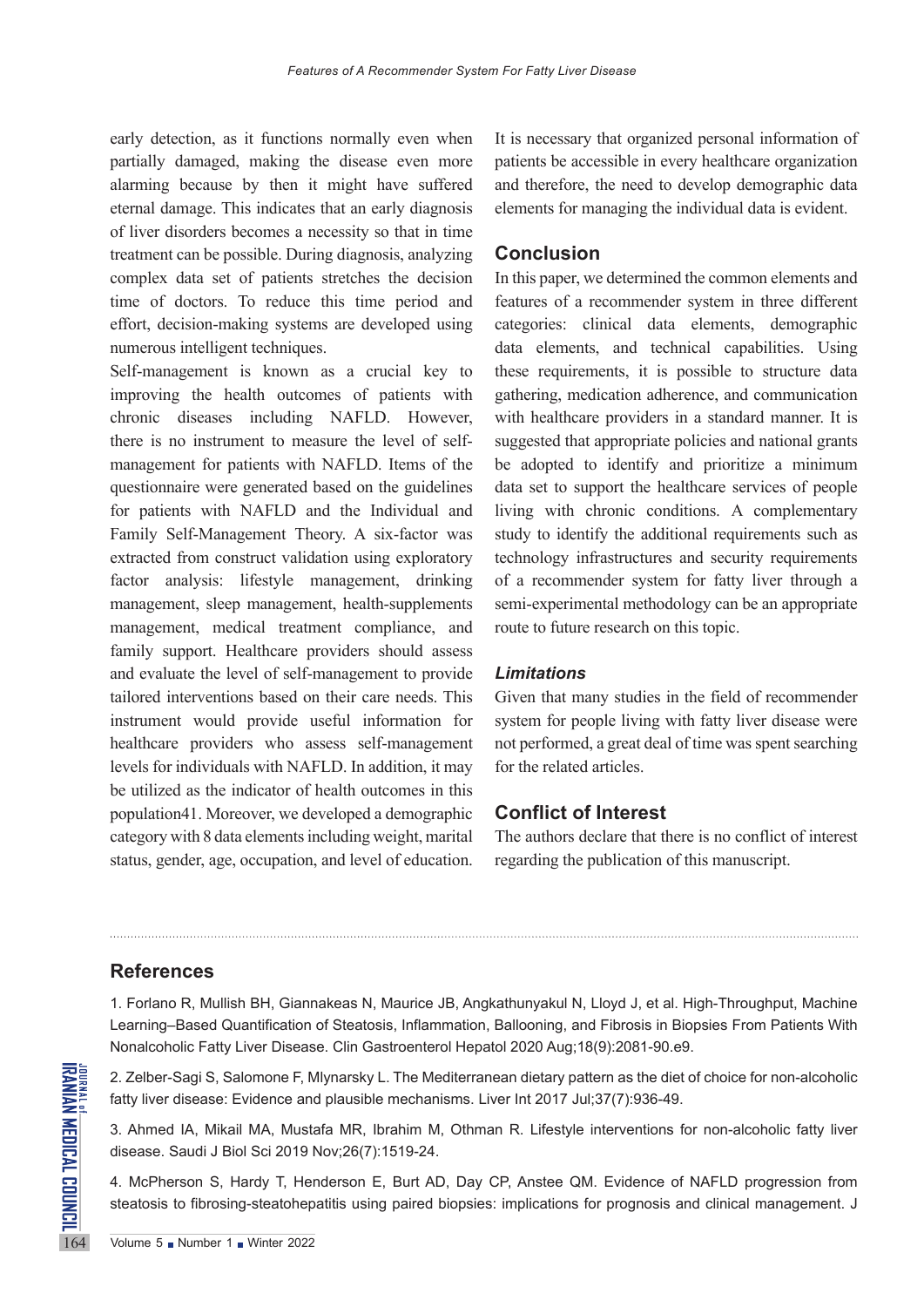Hepatol 2015 May;62(5):1148-55.

5. Zou TT, Zhang C, Zhou YF, Han YJ, Xiong JJ, Wu XX, et al. Lifestyle interventions for patients with nonalcoholic fatty liver disease: a network meta-analysis. Eur J Gastroenterol Hepatol 2018 Jul;30(7):747-55.

6. Chalasani N, Younossi Z, Lavine JE, Charlton M, Cusi K, Rinella M, et al. The diagnosis and management of nonalcoholic fatty liver disease: practice guidance from the American Association for the Study of Liver Diseases. Hepatology 2018 Jan;67(1):328-57.

7. Katsagoni CN, Papatheodoridis GV, Ioannidou P, Deutsch M, Alexopoulou A, Papadopoulos N, et al. Improvements in clinical characteristics of patients with non-alcoholic fatty liver disease, after an intervention based on the Mediterranean lifestyle: a randomised controlled clinical trial. Br J Nutr 2018 Jul;120(2):164-75.

8. Lim SL, Johal J, Ong KW, Han CY, Chan YH, Lee YM, et al. Lifestyle Intervention Enabled by Mobile Technology on Weight Loss in Patients With Nonalcoholic Fatty Liver Disease: Randomized Controlled Trial. JMIR Mhealth Uhealth 2020 Apr 13;8(4):e14802.

9. Elavsky S, Smahel D, Machackova H. Who are mobile app users from healthy lifestyle websites? Analysis of patterns of app use and user characteristics. Transl Behav Med 2017 Dec;7(4):891-901.

10. Koot D, Goh PSC, Lim RSM, Tian Y, Yau TY, Tan NC, et al. A mobile lifestyle management program (GlycoLeap) for people with type 2 diabetes: single-arm feasibility study. JMIR Mhealth Uhealth 2019 May 24;7(5):e12965.

11. Cho SMJ, Lee JH, Shim J-S, Yeom H, Lee SJ, Jeon YW, et al. Effect of smartphone-based lifestyle coaching app on community-dwelling population with moderate metabolic abnormalities: Randomized controlled trial. J Med Internet Res 2020 Oct 9;22(10):e17435.

12. Dute DJ, Bemelmans WJE, Breda J. Using mobile apps to promote a healthy lifestyle among adolescents and students: a review of the theoretical basis and lessons learned. JMIR Mhealth Uhealth 2016 May 5;4(2):e39.

13. Frontini R, Sousa P, Dixe M, Ferreira R, Figueiredo M. Designing a mobile app to promote healthy behaviors and prevent obesity: analysis of adolescents' preferences. Inform Health Soc Care 2020 Sep;45(3):327-41.

14. Lin YJ, Chen RJ, Tang JH, Yu CS, Wu JL, Chen LC, et al. Machine-Learning Monitoring System for PredictingMortality Among Patients With Noncancer End-Stage Liver Disease: Retrospective Study. JMIR Med Inform 2020 Oct 30;8(10):e24305.

15. Atabaki-Pasdar N, Ohlsson M, Viñuela A, Frau F, Pomares-Millan H, Haid M, et al. Predicting and elucidating the etiologyof fatty liver disease: A machine learning modeling and validation study in the IMI DIRECT cohorts. PLoS Med 2020 Jun 19;17(6):e1003149.

16. Ioannou GN, Green P, Kerr KF, Berry K. Models estimating risk of hepatocellular carcinoma in patients with alcoholor NAFLD-related cirrhosis for risk stratification. J Hepatol 2019 Sep;71(3):523-33.

17. Van Vleck TT, Chan L, Coca SG, Craven CK, Do R, Ellis SB, et al. Augmented intelligence with natural language processing applied to electronic health records for identifying patients with non-alcoholic fatty liver disease at risk for disease progression. Int J Med Inform 2019 Sep;129:334-41.

18. Yang M, Jiang L, Wang Y, Li X, Zhou G, Zou Z, et al. Step layered combination of noninvasive fibrosis models improves diagnostic accuracy of advanced fibrosis in nonalcoholic fatty liver disease. J Gastrointest Liver Dis 2019 Sep 1;28(3)

19. Muthuselvan S, Rajapraksh S, Somasundaram K, Karthik K. Classification of Liver Patient Dataset Using Machine Learning Algorithms. Int J Eng Technol 2018 Sep;7(3.34):323-6.

**Copyright <sup>©</sup>** 2022, *Journal of Iranian Medical Council. All rights reserved.<br>
Copyright® 2022, <i>Derveen* S, Shahbaz M, Keshavjee K, Guergachi A. A systematic machine learning based approach for the diagnosis of non-alc 20. Perveen S, Shahbaz M, Keshavjee K, Guergachi A. A systematic machine learning based approach for the diagnosis of non-alcoholic fatty liver disease risk and progression. Sci Rep 2018 Feb 1;8(1):2112.

21. Wu CC, Yeh WC, Hsu WD, Islam MM, Nguyen PAA, Poly TN, et al. Prediction of fatty liver disease using machine learning algorithms. Comput Methods Programs Biomed 2019 Mar;170:23-29.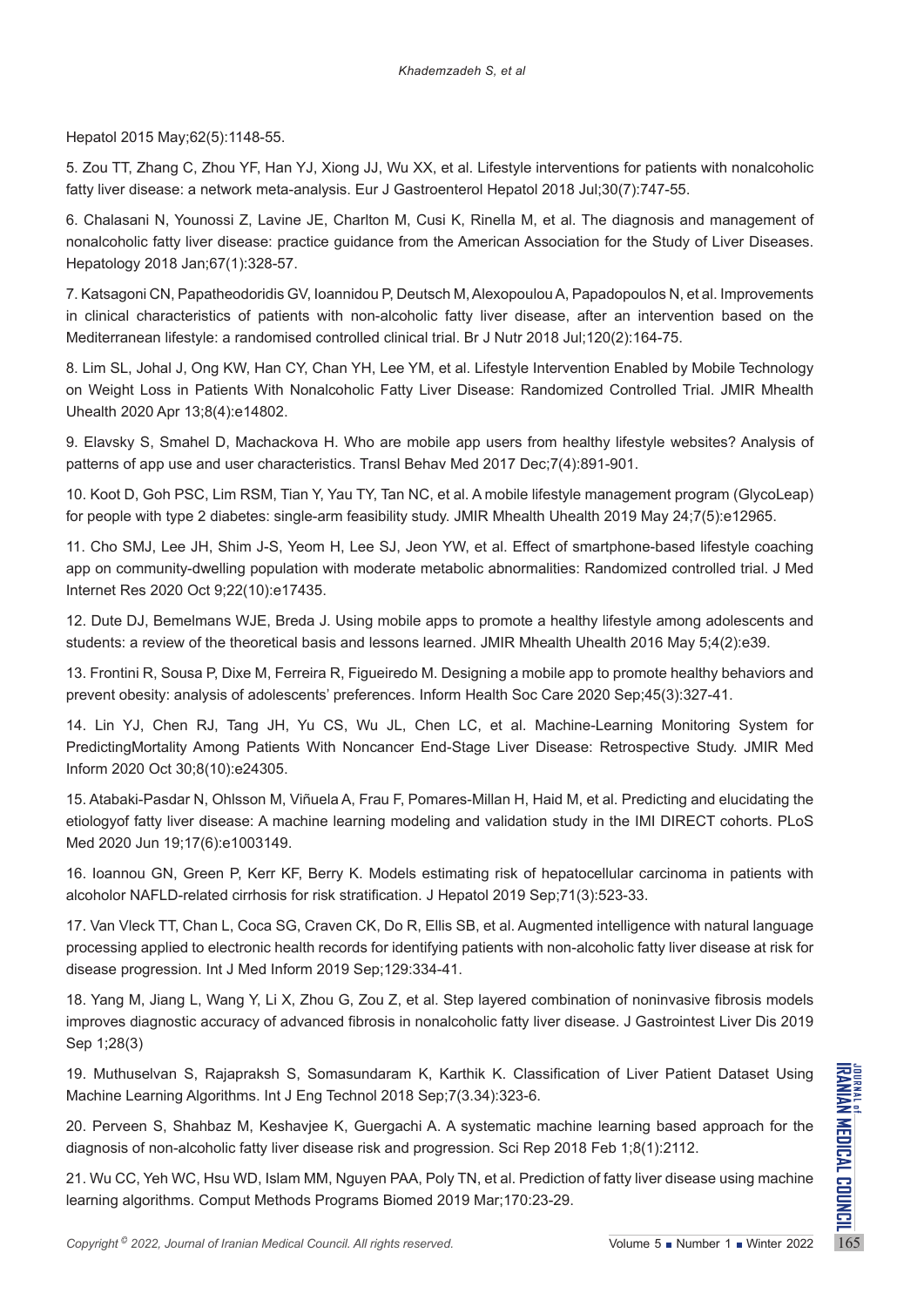22. Su GL, Glass L, Tapper EB, Van T, Waljee AK, Sales AE. Virtual Consultations Through the V eterans A dministration SCAN-ECHO Project Improves Survival for Veterans With Liver Disease. Hepatology 2018 Dec;68(6):2317-24.

23. Miller MH, FraserA, Leggett G, MacGilchrist A, Gibson G, Orr J, et al. Development and validation of diagnostic triage criteria for liver disease from a minimum data set enabling the 'intelligent LFT'pathway for the automated assessment of deranged liver enzymes. Frontline Gastroenterol 2018 Jul;9(3):175-82.

24. Trépo E, Goossens N, Fujiwara N, Song WM, Colaprico A, Marot A, et al. Combination of gene expression signature and model for end-stage liver disease score predicts survival of patients with severe alcoholic hepatitis. Gastroenterology 2018 Mar;154(4):965-75.

25. Zhou XD, Chen QF, Sun DQ, Zheng CF, Liang DJ, Zhou J, et al. Remodeling the model for end-stage liver disease for predicting mortality risk in critically ill patients with cirrhosis and acute kidney injury. Hepatol Commun 2017 Aug 1;1(8):748-56.

26. Corey KE, Kartoun U, Zheng H, Chung RT, Shaw SY. Using an electronic medical records database to identify nontraditional cardiovascular risk factors in nonalcoholic fatty liver disease. Am J Gastroenterol 2016 May;111(5):671-6.

27. Meng G, Liu F, Fang L, Li C, Zhang Q, Liu L, et al. The overall computer/mobile devices usage time is related to newly diagnosed non-alcoholic fatty liver disease: a population-based study. Ann Med 2016 Nov;48(7):568-76.

28. Goh GB, Issa D, Lopez R, Dasarathy S, Dasarathy J, Sargent R, et al. The development of a non-invasive model to predict the presence of non-alcoholic steatohepatitis in patients with non-alcoholic fatty liver disease. Journal Gastroenterol Hepatol 2016 May;31(5):995-1000.

29. Lesmana CRA, Pakasi LS, Inggriani S, Aidawati ML, Lesmana LA. Development of non-alcoholic fatty liver disease scoring system among adult medical check-up patients: a large cross-sectional and prospective validation study. Diabetes Metab Syndr Obesity and 2015 Apr 23;8:213-8.

30. Sowa JP, Atmaca Ö, Kahraman A, Schlattjan M, Lindner M, Sydor S, et al. Non-invasive separation of alcoholic and non-alcoholic liver disease with predictive modeling. PLoS One 2014 Jul 2;9(7):e101444.

31. Montesi L, Caselli C, Centis E, Nuccitelli C, Moscatiello S, Suppini A, et al. Physical activity support or weight loss counseling for nonalcoholic fatty liver disease? World J Gastroenterol 2014 Aug 7;20(29):10128-36.

32. Sowa JP, Heider D, Bechmann LP, Gerken G, Hoffmann D, Canbay A. Novel algorithm for non-invasive assessment of fibrosis in NAFLD. PloS One 2013 Apr 30;8(4):e62439.

33. Sumida Y, Yoneda M, Hyogo H, Yamaguchi K, Ono M, Fujii H, et al. Asimple clinical scoring system using ferritin, fasting insulin, and type IV collagen 7S for predicting steatohepatitis in nonalcoholic fatty liver disease. Journal Gastroenterol 2011 Feb;46(2):257-68.

34. Zenun Franco R, Online recommender system for personalized nutrition advice. Proceedings of the Eleventh ACM Conference on Recommender Systems 2017 Aug 27;411-15.

35. Wiesner M, Pfeifer D. Health recommender systems: concepts, requirements, technical basics and challenges. Int J Environ Res Public Health 2014 Mar 3;11(3):2580-607.

36. Miller K, Mosby D, Capan M, Kowalski R, Ratwani R, Noaiseh Y, et al. Interface, information, interaction: a narrative review of design and functional requirements for clinical decision support. J Am Med Inform Assoc 2018 May 1;25(5):585-92.

37. Mehraeen E, Safdari R, Sey<br>
a mobile-based self-manageme<br>
38. Abellán J, López G, De OñA<br>
Systems with Applications. 2013<br>
39. Nhavoto JA, Grönlund Å, (<br>
mobile patient management sy<br>
Volume 5 Number 1 Nunter 2022 37. Mehraeen E, Safdari R, SeyedAlinaghi S, Mohammadzadeh N, Mohraz M. Common elements and features of a mobile-based self-management system for people living with HIV. Electron Physician 2018 Apr 25;10(4):6655-62.

38. Abellán J, López G, De OñA J. Analysis of traffic accident severity using decision rules via decision trees. Expert Systems with Applications. 2013;40(15):6047-54.

39. Nhavoto JA, Grönlund Å, Chaquilla WP. SMSaúde: design, development, and implementation of a remote/ mobile patient management system to improve retention in care for HIV/AIDS and tuberculosis patients. JMIR